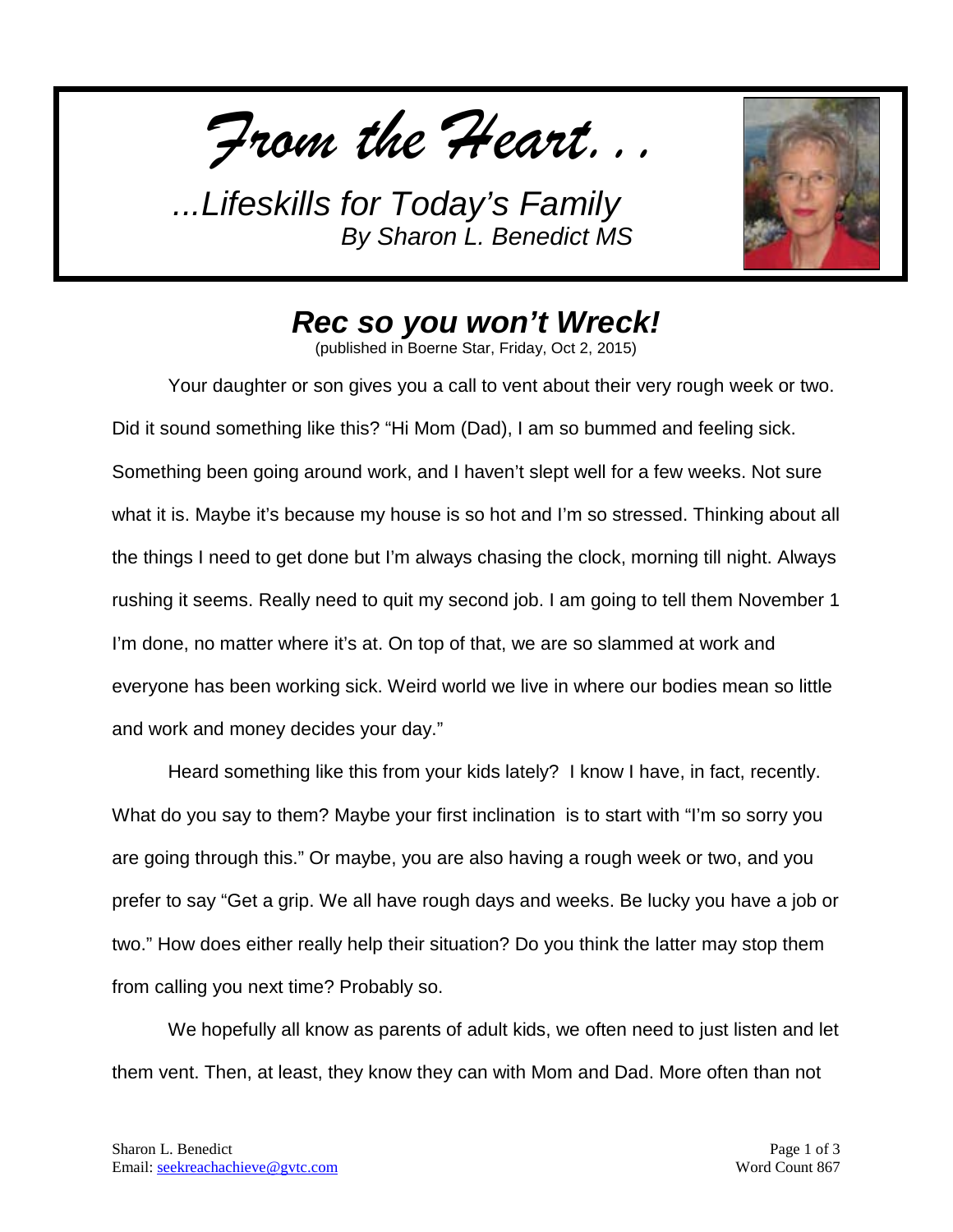they eventually work it out on their own. We simply say "I love you and am confident you will work it out and feel better soon." And they usually do. Yet, is there something else Mom and Dad could say or do, besides knowing our kids need to "work it out" just like every other adult?

Before any of us become a wreck, don't we all need to have some fun or "recreate" a little and even a lot sometimes? I like the word, recreate, because we can actually gain a way to "re-create" our lives in a more creative, balanced way. But when we get "stuck in our stress," where's the fun in that? When we can't seem to get ourselves unstuck, what does?

For some, we tend to reach for that second or third glass of wine, trying to imbibe the irks away. For others it may be those comfort foods and treats we relish when ranting. No matter the temporary numbing, we still end up stuck next time. There are a few of us who have found some more healthy remedies with running, racket ball, or simply resting.

Sometimes it's more of a "who" that offers the "what." Here's a suggestion for us parents, in particular, who don't want to "fix" our kids as much as find a way to affirm our love and understanding for them. Although they are the ones to make the mind shift and action, offering a little boost in that direction may be just what can encourage a more positive perspective from "things suck, I'm stuck."

What would you like to do for your adult kids? Here are some things John and I do for our grown up girls when they are "stuck in stress."

First, we listen, love them, and send oatmeal cookies with Ghiradelli chocolate chips!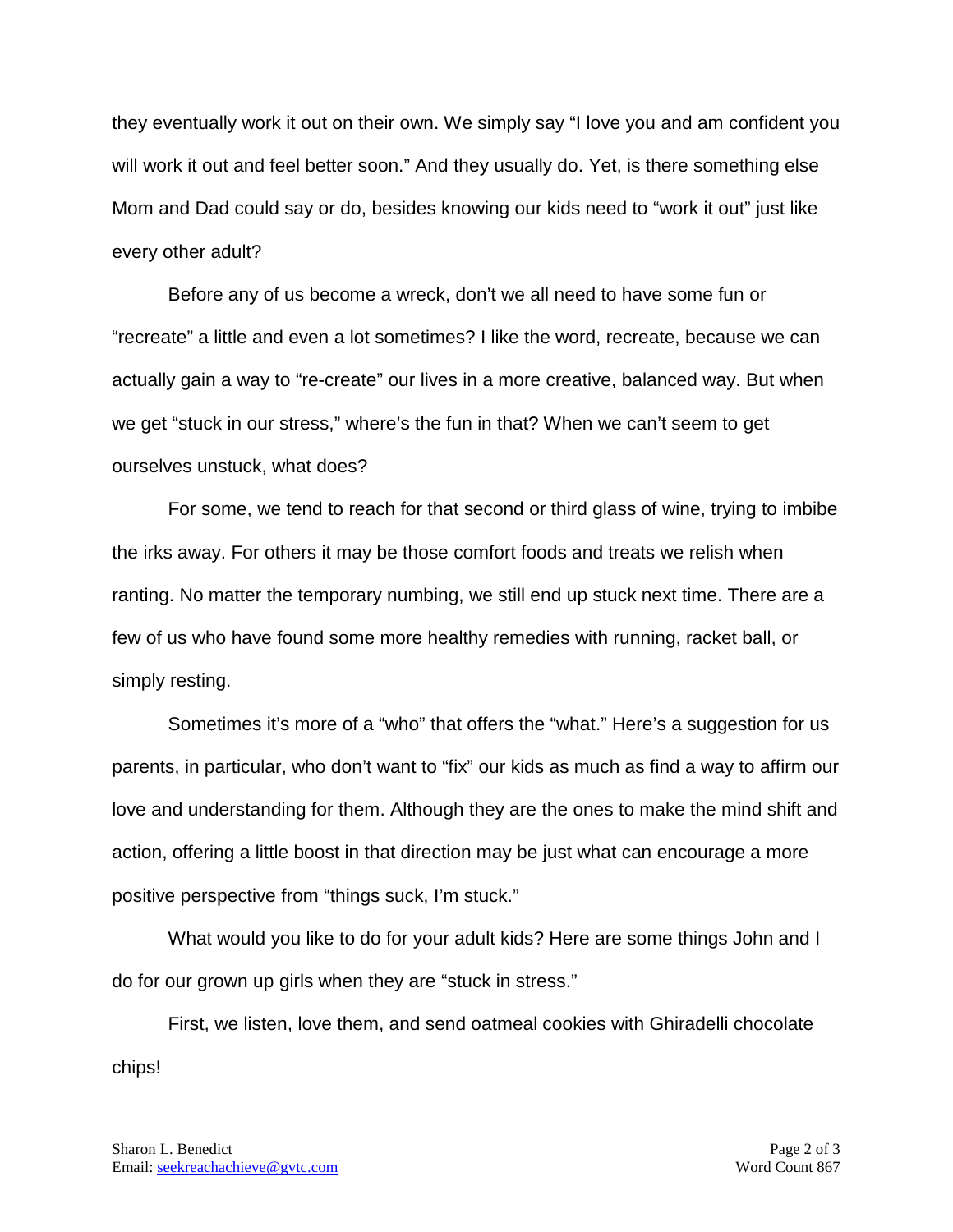Second, we find ourselves often worn out from the "listening" and "rehearsing." So, we turn on some fun "kids" music that helps us both feel a little young once again. We then text our daughter(s) what we are doing. They always invariably text back, "You two are crazy, adorable, nutty!" Somehow, without another word our "nuttiness" lifts their spirits as well. Someway, there is a letting go of the frustration, anger, hurting emotions or whatever made them "stuck."

Then there are times when we know that the only thing to do is pray for them, either right on the phone at that moment, in an email, or later when alone. It all depends on how "stuck" they are and ready to give prayer a try. Life always seems to go better even when the circumstances don't immediately change. We change inside for the better. Why? Because we agree to let go of what we can't seem to change but decide to trust. It's definitely a time for "let go and let God do His thing He does so well."

Think about what you do before, during, and after the venting, listening, loving. Bet you just might do some "funny rec" things that break the mood so everyone gets "unstuck." You almost do them automatically now. Practice does make perfect for that peace to show up, doesn't it?

Would love to hear what you do for your kids and yourself when " stuck and stressed." Send them my way so I know we are all in the same boat rowing, recreating far away from being a wreck!

--

*Sharon L. Benedict, is a speaker, author, and weaver, and loving it! She is available for speaking engagements, freelance writing, and will even weave you a one-of-kind creation, just for you. Sharon also welcomes your questions and comments and can be contacted a[t seekreachachieve@gvtc.com.](mailto:seekreachachieve@gvtc.com) Visit her website at* 

*[www.celebratingyourjourney.com.](http://www.celebratingyourjourney.com/)*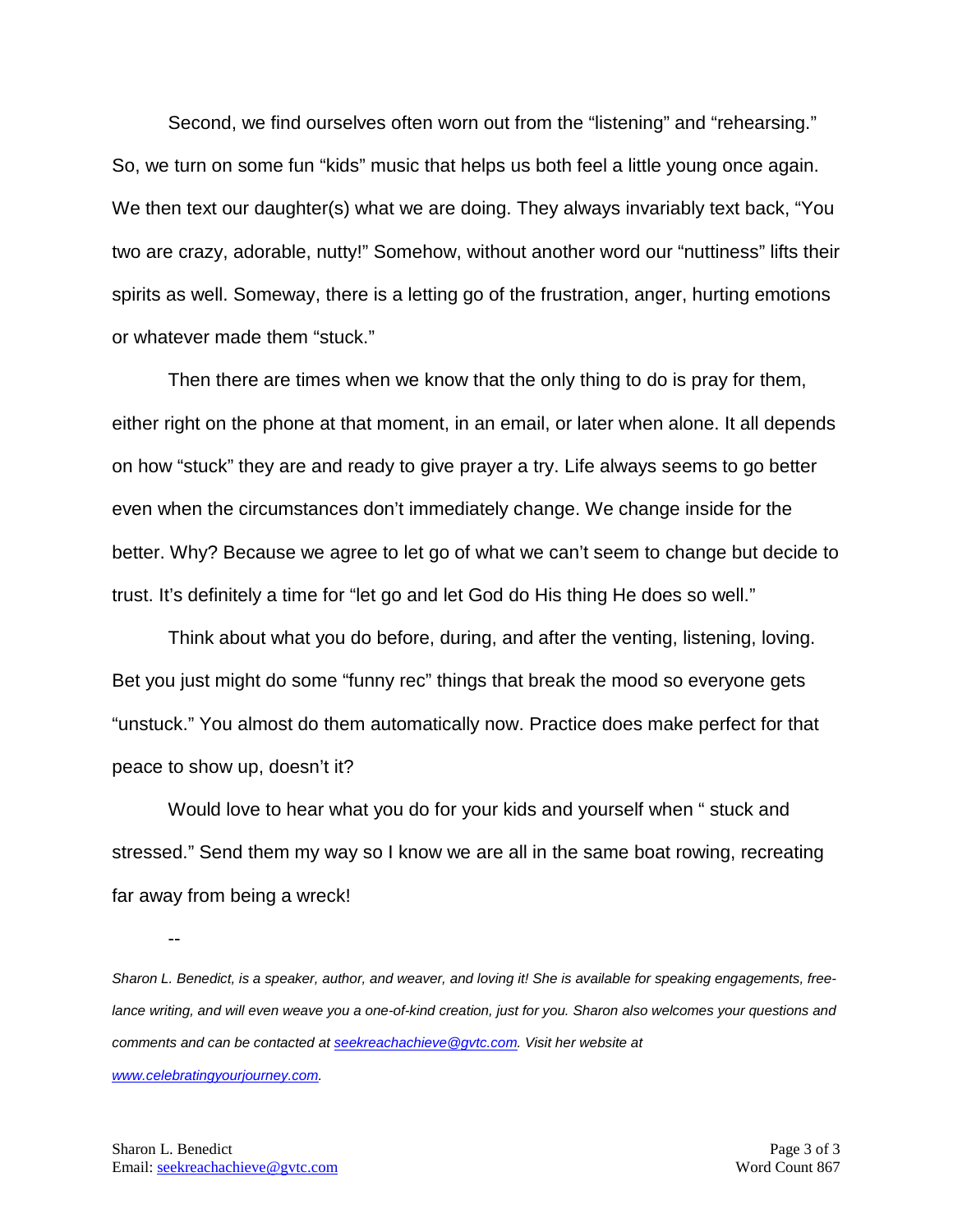*From the Heart...*



*Art, Artists, Artful Fun*

(published in Boerne Star, Friday, Oct 9, 2015)

With this month of October covering lifeskill, *Recreation/Entertainment,* I

couldn't pass up a chance to shout out, it's "The Texas Hill Country Invitational time!" for

art, artists, and some artful fun in Boerne, Texas. This awesome annual event is hosted by the Boerne Professional Artists organization that invites artists from Texas and surrounding states to be a part of this spectacular art show in the Hill Country. With more than 50 talented artists participating, it will be the largest in the 13-year history of this event. Works of art will include paintings in oils, acrylics, pastels and watercolor; graphite, photography, pottery, jewelry, fused



glass, encaustics, reliefs, sculpture and mixed media.

On Wednesday and Thursday, October 14 and 15, from 7:30 am. to 5 pm *En Plein Aire "Paint Out"* artists will be painting outdoors throughout Boerne and its parks, recreational and heritage centers. Finished works of the open-air artists will be offered in a "Wet Paint" Sale that begins during the opening night preview event in the Cana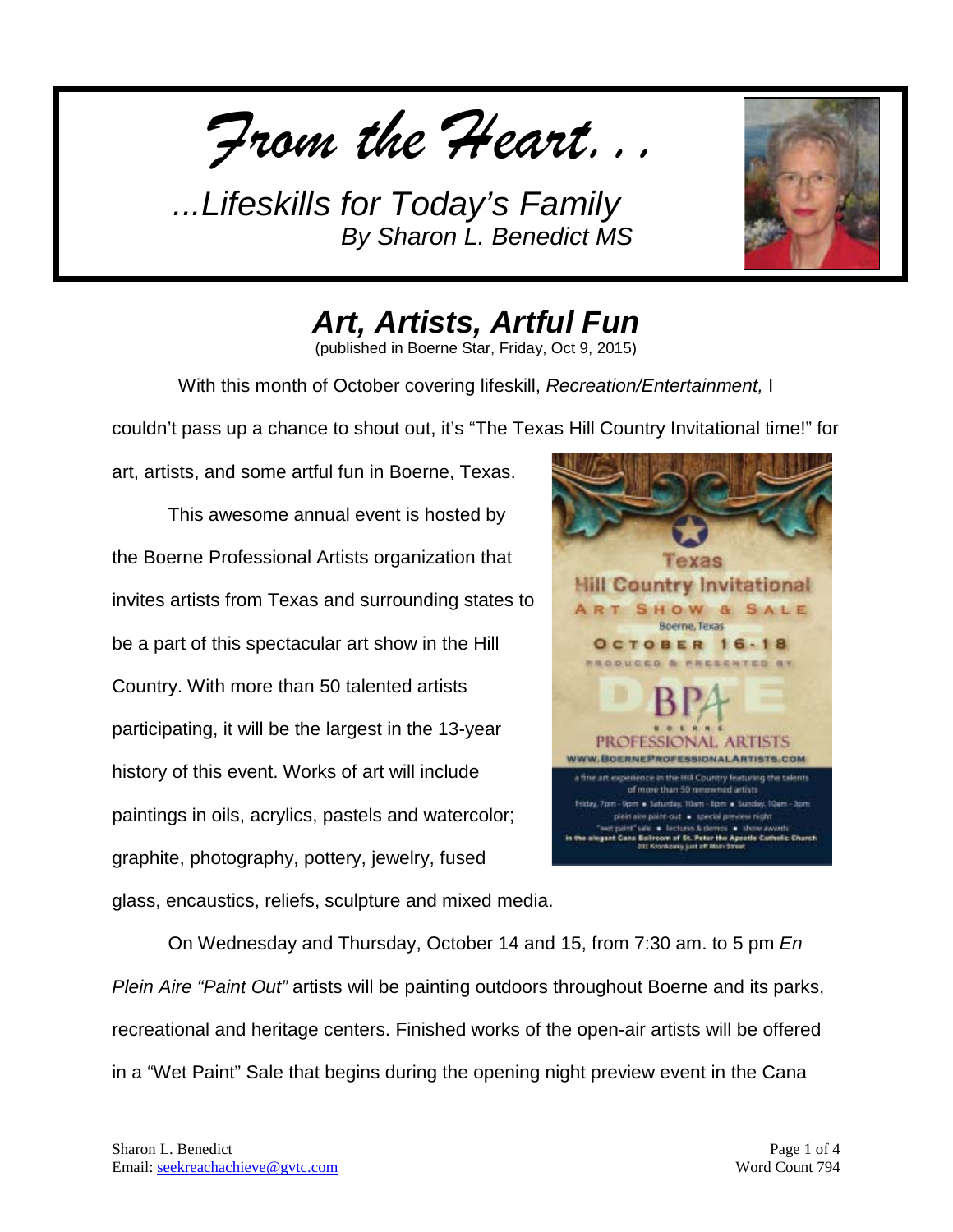Ballroom. On Friday, October 16, from 7 to 9pm, it will be Preview and Opening Night. On Saturday, October 17, from 10am to 8pm, the official *Beginning of the 2015 Texas Hill Country Invitational* will kick off. Also, watch out for the "*Drawn to Animals" Children's Art Contest sponsored by the Hill Country Council for the Arts* [\(www.hccarts.org\)](http://www.hccarts.org/) *and Petland Boerne* [\(https://www.facebook.com/PetlandBoerne\)](https://www.facebook.com/PetlandBoerne). The top three winners of the "Drawn to Animals" Children's Art Contest will have their artistic efforts on prominent display throughout the three-day event.

The Texas Hill Country Invitational will be open to the public with artists in attendance to describe the works they have on display. Artists' lectures and demonstrations will be held from noon to 6pm. On Sunday, October 18, 10 am to 3pm, there will be *The Finale of the 2015 Texas Hill Country Invitational.* 

The prestigious Oil Painters of America (OPA) again endorsed BPA's two full-day En Plein Aire "Paint-Out", the Wednesday/Thursday prelude to the Invitational. 'En Plein Aire' is a French term that translates to 'open air', so you will be seeing as many as 40 artists at work mid-week in the open air prior to the Invitational. The finished works of the "Paint-Out" artists will be offered in a "Wet Paint" Sale that begins during the opening night preview event in the Ballroom.

Here are the 2015 Texas Invitational participating artists:

- Margie Barker (acrylics) *irmooneygalleries.com*
- Martha Breternitz (jewelry) [joiasdesign.com](http://joiasdesign.com/)
- Angie Carney (oils/encaustics) carriagehousegallery of artists.com
- Elizabeth Castle (photography/oils) [castlephotographytx.zenfolio.com](http://castlephotographytx.zenfolio.com/)
- Roy & Blanche Cavarretta (3-Dimensional Gourd Art) [facebook.com/gravelroadarts](http://facebook.com/gravelroadarts)
- Linda Chalberg (watercolor) [lindachalberg.com](http://lindachalberg.com/)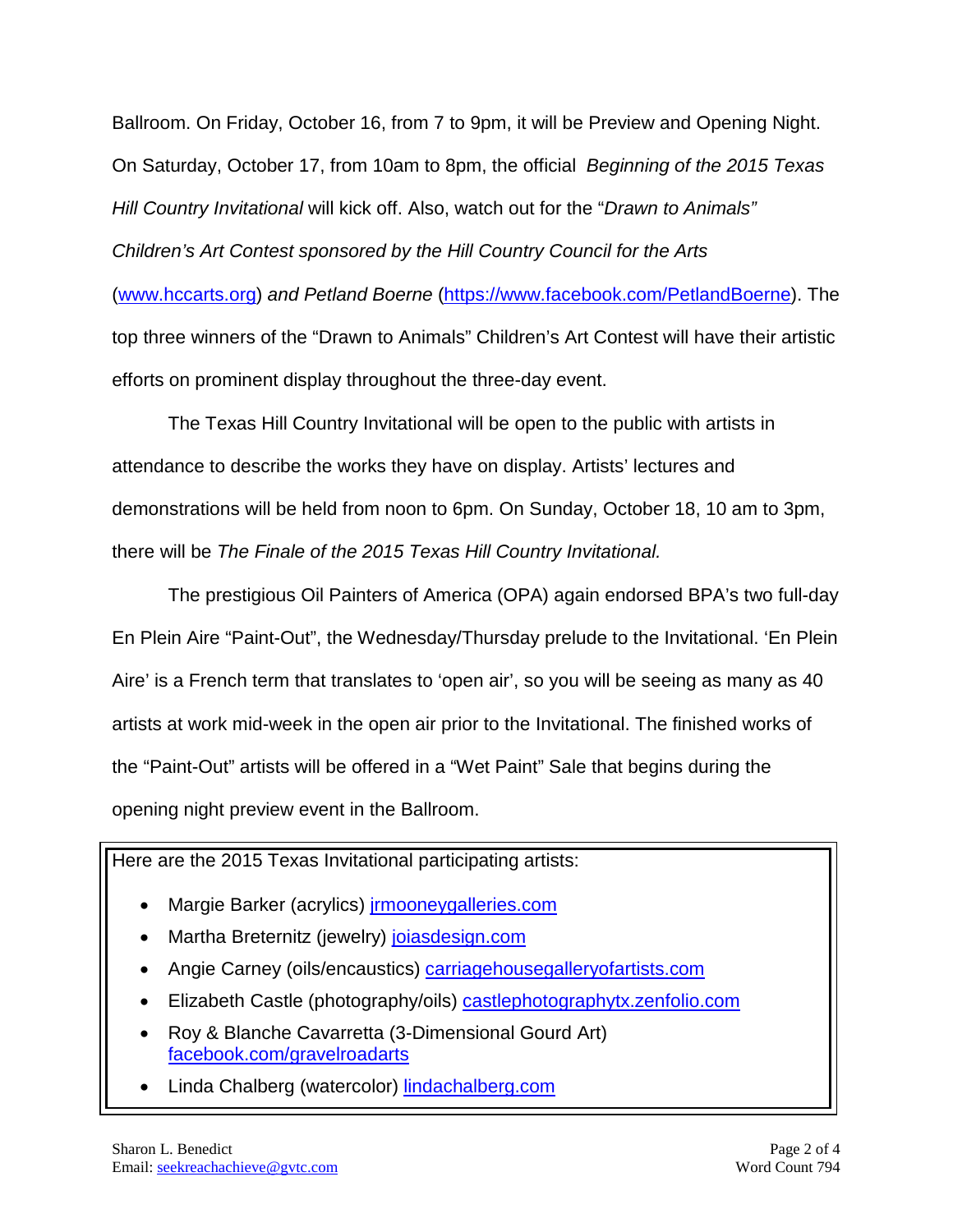- Karen Cooper (pastels) [artbc.com](http://artbc.com/)
- Karen Skipper Cruce (clay) [karencrucepottery.com](http://karencrucepottery.com/)
- Donald & Linda P. Darst (oils/pottery/rug hooking) [donalddarst.com](http://donalddarst.com/)
- Lenell Deane (bronze sculpture/oils) [lenelldeane.com](http://lenelldeane.com/)
- Bill Eichholtz (photography) [billeichholtzphotography.zenfolio.com](http://billeichholtzphotography.zenfolio.com/)
- Kim Felts (oils) **kimfelts.com**
- Virginia Floyd (oils)
- Noma Freeman (oils) [noma@gvtc.com](mailto:noma@gvtc.com)
- Joe Friddle (watercolor) [joefriddleart.com](http://joefriddleart.com/)
- Gloria Garcia (acrylics/mixed media/photograph) [gloriagarciaart.artspan.com](http://gloriagarciaart.artspan.com/)
- Louis A. Garcia (oils) [lagartstudio.com](http://lagartstudio.com/)
- Pamela Gardner (oil/graphite/mixed media) [pgardnerstudio.com](http://pgardnerstudio.com/)
- Cathy Geib (pastels, acrylics, encaustics) [yessy.com/cegeib](http://yessy.com/cegeib)
- Sheila Gritte (silk screen/monoprints) [sheilagritte.wix.com/artist](http://sheilagritte.wix.com/artist)
- Ed Hall (photography) [edhallimages.com](http://edhallimages.com/)
- Morgan Hampton (watercolor/graphite)
- Jay Hester (oils/bronze sculpture) [jhestergallery.com](http://jhestergallery.com/)
- Jim Heupel (photography) [jheupelphotography.com](http://jheupelphotography.com/)
- Mark Holly (photography) [mshDigitalArt.com](http://mshdigitalart.com/)
- Anna Johnson (watercolor) annamiohnsonstudio.com
- Chad E. Keith (graphite) [chadekeith.wix.com/chadekeithsketches](http://chadekeith.wix.com/chadekeithsketches)
- Paula Lay (watercolor) [paulalay.weebly.com](http://paulalay.weebly.com/)
- Dixie Lee (photography) [dixielee.me](http://dixielee.me/)
- Robert Lombardi (oils/pastels) [thelombardigallery.com](http://thelombardigallery.com/)
- Bonnie Mann (oils) [carriagehousegalleryofartists.com](http://carriagehousegalleryofartists.com/)
- Linda Manning (pottery) [throwninafit.com](http://throwninafit.com/)
- Leslie Matiacio (acrylics) [lesliematiacio.weebly.com/blog](http://lesliematiacio.weebly.com/blog)
- Kathleen McBride (kiln-formed & blown glass) [kathleen-mcbride.com](http://kathleen-mcbride.com/)
- Teri Jo McReynolds (oils) [terijomcreynolds.com](http://terijomcreynolds.com/)
- Lyrae Perry (watercolor/gouache/oils) [lyraeperry.weebly.com](http://lyraeperry.weebly.com/)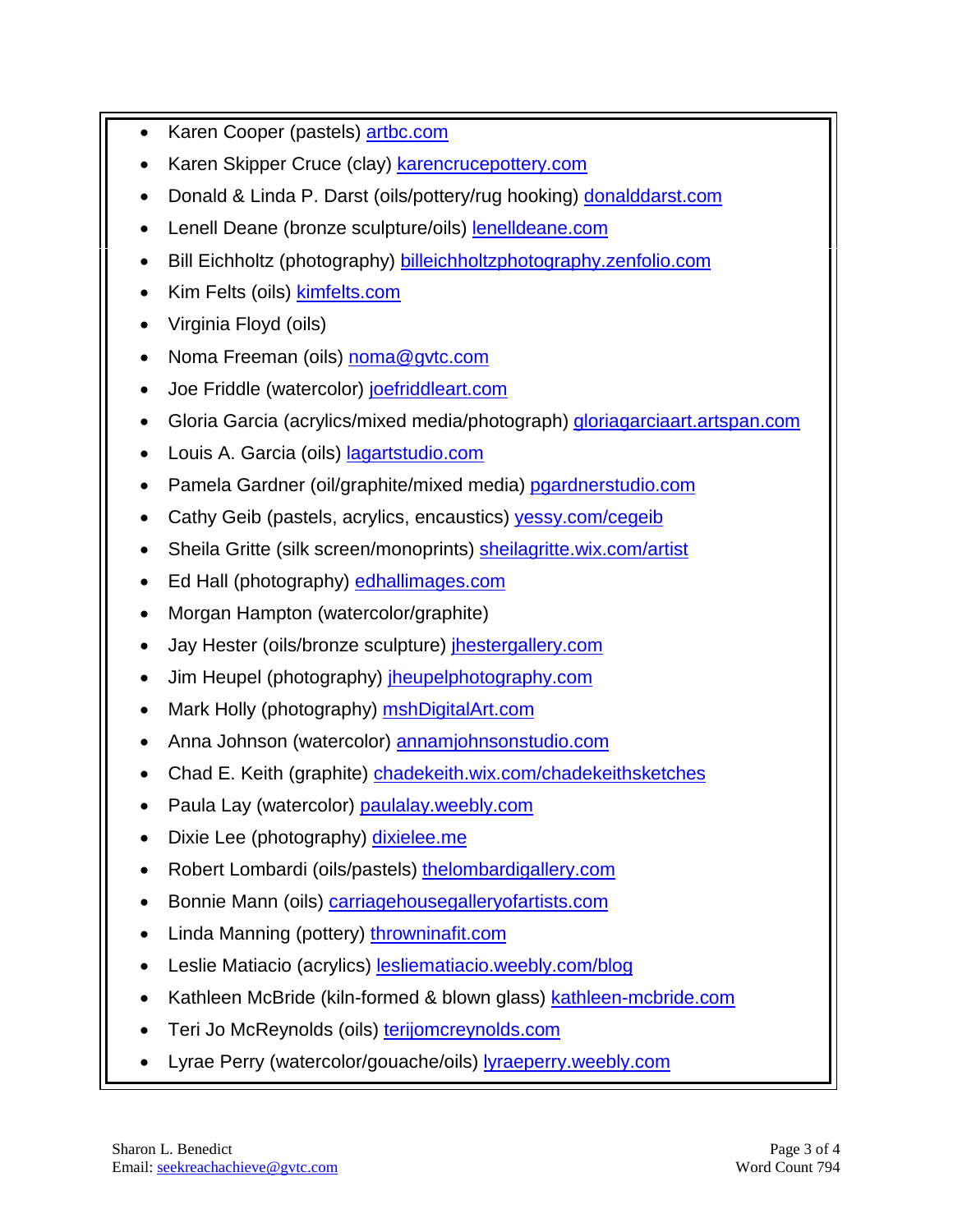- Sylvia Ramsey (oils) [sylviahramsey.fineartstudioonline.com](http://sylviahramsey.fineartstudioonline.com/)
- Kay Reinke (acrylics/inks) [kayreinkeart.com](http://kayreinkeart.com/)
- Robert Ruhmann (acrylics/watercolor) [robert-ruhmann.com](http://robert-ruhmann.com/)
- Bill Scheidt (oils) [billscheidt.com](http://billscheidt.com/)
- Shari Sheldon (custom designed and hand-fabricated jewelry) [srdesignstexas.com](http://srdesignstexas.com/)
- Sidney Sinclair (oils/mixed media) [sidneysinclairfineart.com](http://sidneysinclairfineart.com/)
- Dena Szymarek (bronze sculpture/oils) [denaszymarekstudio.com](http://denaszymarekstudio.com/)
- Harold Teel (watercolor/oils) [Harold-Teel.artistwebsites.com](http://harold-teel.artistwebsites.com/)
- Nancy Yarbrough (kiln-formed glass/watercolor)

The Invitational will be held at the Cana Ballroom [\(http://canaballroom.com/\)](http://canaballroom.com/) at

St. Peter The Apostle Catholic Church, just off Main Street (Hwy 46) in Boerne, Texas. Make your reservations now to stay in the beautiful Hill Country town of Boerne, so you won't miss a single day of this spectacular! There will be special hotel rates available at *Comfort Inn & Suites Texas Hill Country* and *Fairfield Inn & Suites*. Just use the code **"ART"** when you call. All of this will be held in the heart of Boerne in a most elegant venue with breathtaking northern Hill Country views that is easily accessible with plenty of free parking. So, come and have a fantastic day of art, artists, and artful fun!

--

*Sharon L. Benedict, is a speaker, author, and weaver, and loving it! She is available for speaking engagements, free*lance writing, and will even weave you a one-of-kind creation, just for you. Sharon also welcomes your questions and *comments and can be contacted a[t seekreachachieve@gvtc.com.](mailto:seekreachachieve@gvtc.com) Visit her website at [www.celebratingyourjourney.com.](http://www.celebratingyourjourney.com/)*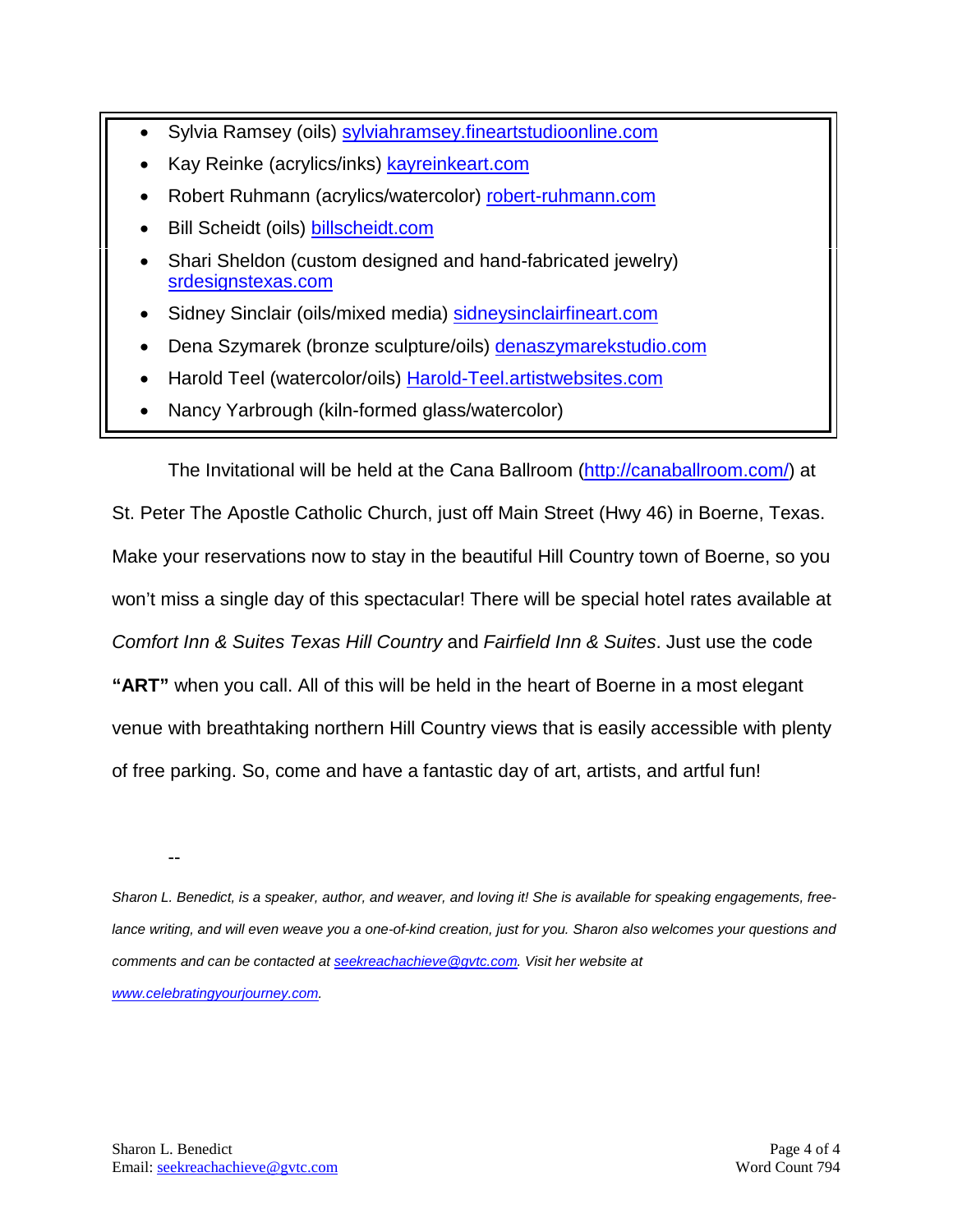*From the Heart...*



*Fun Fashioned for Family, part 1*

(published in Boerne Star, Friday, Oct 16, 2015)

How do you play? There is a big wide world of choices out there. Where do you even begin besides the usual "dinner and a movie?" And let's remember that the most rewarding fun doesn't have to empty your bank account. Some of the most fun comes from doing simple things with those you love.

Hopefully, we all play in a way that supports our core values, encourages healthy, wholesome social interaction, and results in just plain fun. Whether your family has a house full of toddlers or an empty nest, let's see how fun begins at home, in your community, state, and nation.

What does your family do together at home? If you have little ones, when was the last time you rolled on the floor or spread out the crayons and paper for everyone to join in? For the empty nester, what kinds of home hobbies and activities bring a smile on your face and a dance to your step? There is always the traditional Arts/Crafts, Sewing, Knitting or Needlework, Computers & Software for home use—including computer games, internet. Then there is the fantastic activity of doing Absolutely Nothing!

How about some Music to get you dancing or soothe the stress away? Then there are endless Audio/Videos, Stereo Systems, Musical Instruments to pull out of the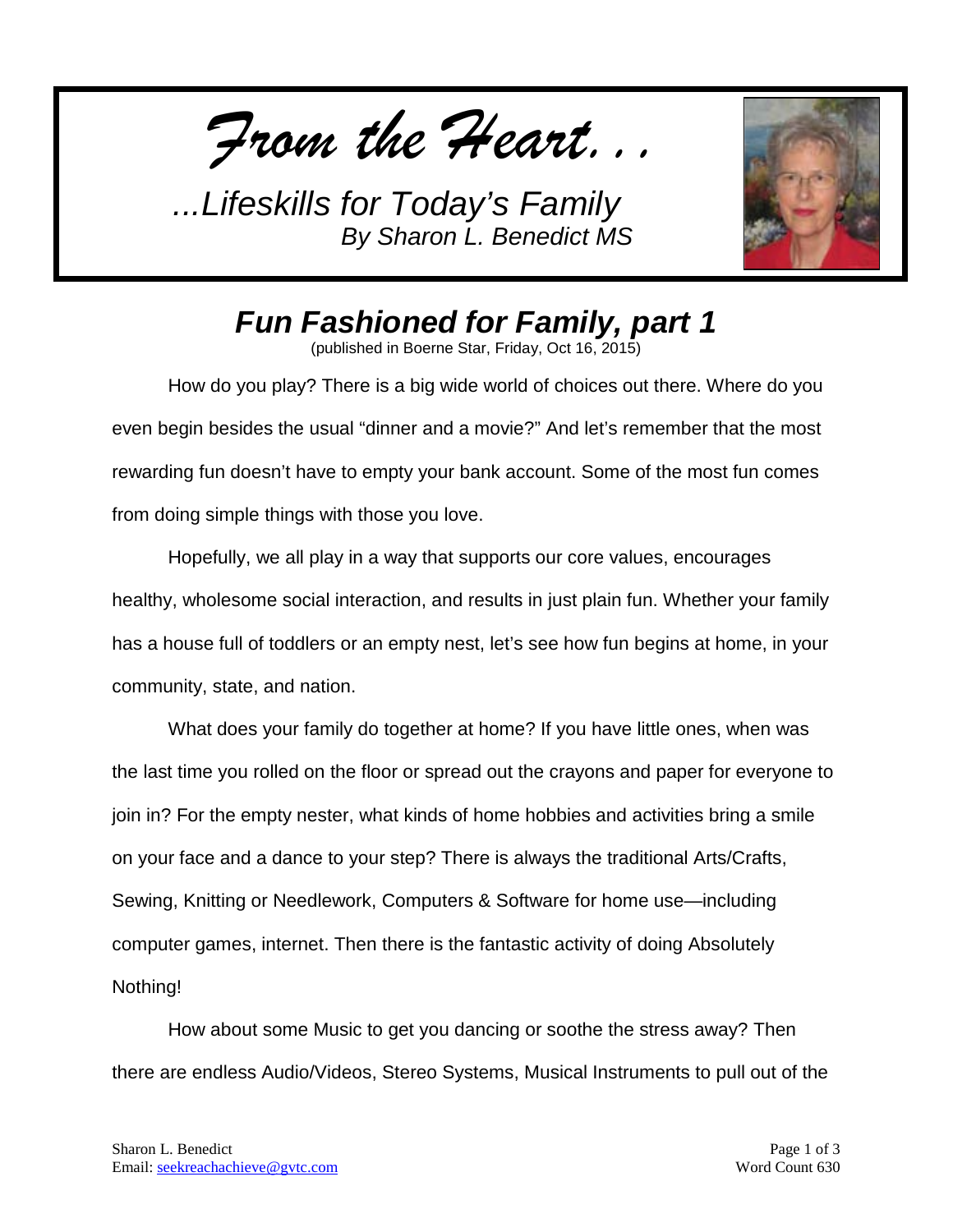closet and get jamming. Have Pets? Whether they may be cats, dogs, fish, reptiles, birds, hamsters, you name it, I bet they really miss you playing with them! Then bring out that book collecting dust. What about the Magazines and Newsletters that got piled up on your front porch? And let's not miss a chance at Storytelling.

I remember so vividly when our daughters were so young. At bedtime, with each in their beds, my husband, John, would sit on the floor in the hallway between their bedrooms and create a story. He first asked us to give him one word that he would weave a story around those words. The girls never forgot those stories. He did the same when going on camping trip on those long drive to the next exciting spot. The driving hours flew by.

Have you pulled out your kids Toys, Balls, Games and Dolls—including riddle making, puzzles, interactive game boards, magic games, juggling, mime, skipping rope, whipped tops and hoops? If not, now is the time before they fly the coop and you start walking with a cane!

And yes, there is always some good TV Program Viewing. One good thing about technology today is you can record your favorites and watch them at your convenience. Whether the programs are in daytime, prime time, soaps, dramas, documentary, howto programs, and VCR/DVD movies you rented or are saving them on Netflix, the choices are endless. Just remember to prioritize and filter them to support your family's core values and childhood development goals. Any other things at home you love to have fun with?

What about your Neighborhood and Community. Fun Is Just Around the Corner! Check out your local Concerts, Library activities/events, Lectures/Speaking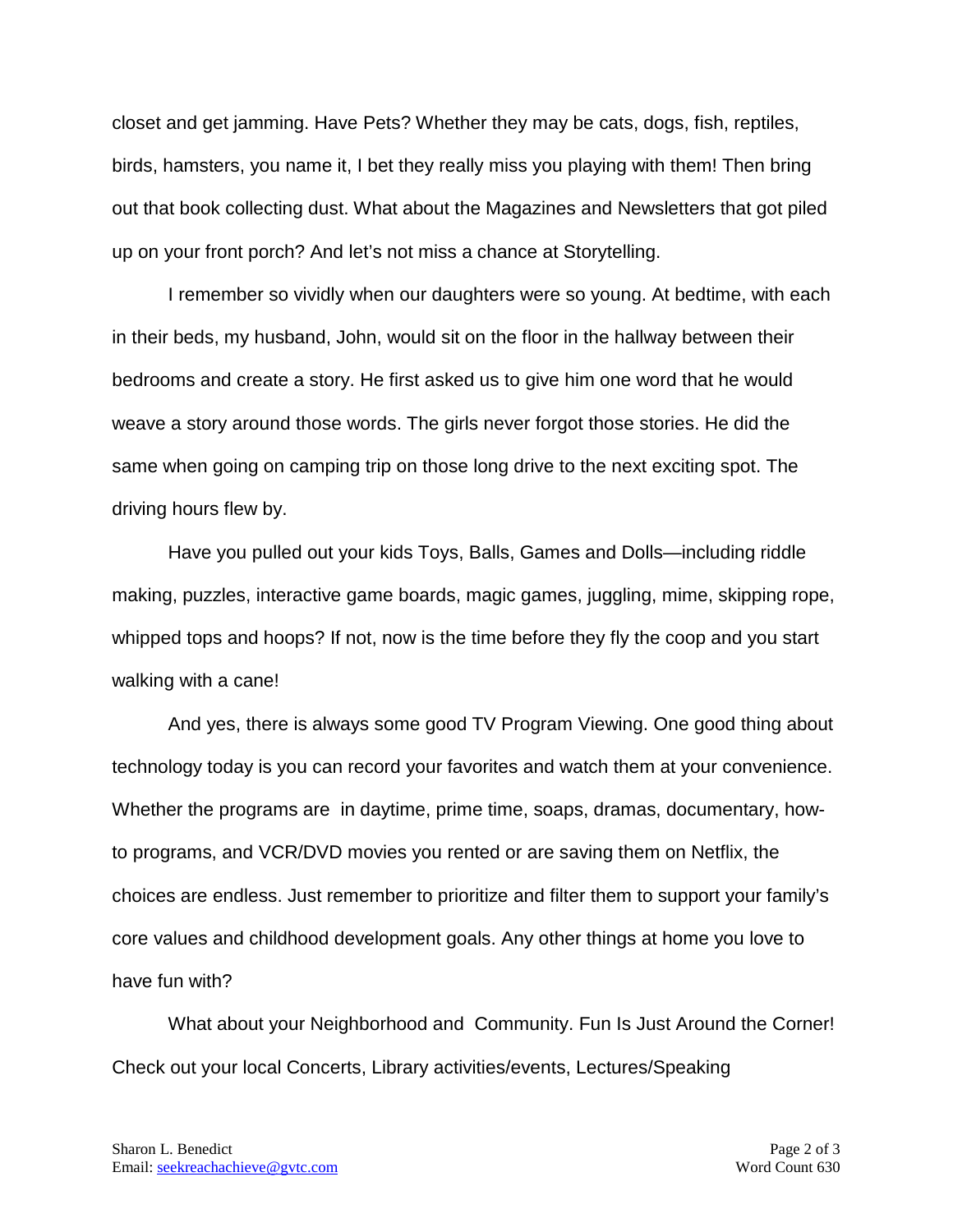Engagements, Local Amusement Parks, Movie Theatre, Live Theatre, Museums & Galleries, Neighborhood Park activities, Shops of every variety, Sports, and Exercise golf, tennis, soccer, basketball, baseball, water sports/kayaking, walking, hiking, running, fitness training, you name it! Some people actually love exercise! Don't forgot day Touring, Sightseeing, Historical Sights, Lounging, Resort Accommodations nearby. Any others you can think of?

In the next article, fun to be had in our nation and around the globe will be covered. Now, remember, this weekend and through the week find some fun fashioned for your family. A family that plays together stays together!

--

*Sharon L. Benedict, is a speaker, author, and weaver, and loving it! She is available for speaking engagements, freelance writing, and will even weave you a one-of-kind creation, just for you. Sharon also welcomes your questions and comments and can be contacted a[t seekreachachieve@gvtc.com.](mailto:seekreachachieve@gvtc.com) Visit her website at [www.celebratingyourjourney.com.](http://www.celebratingyourjourney.com/)*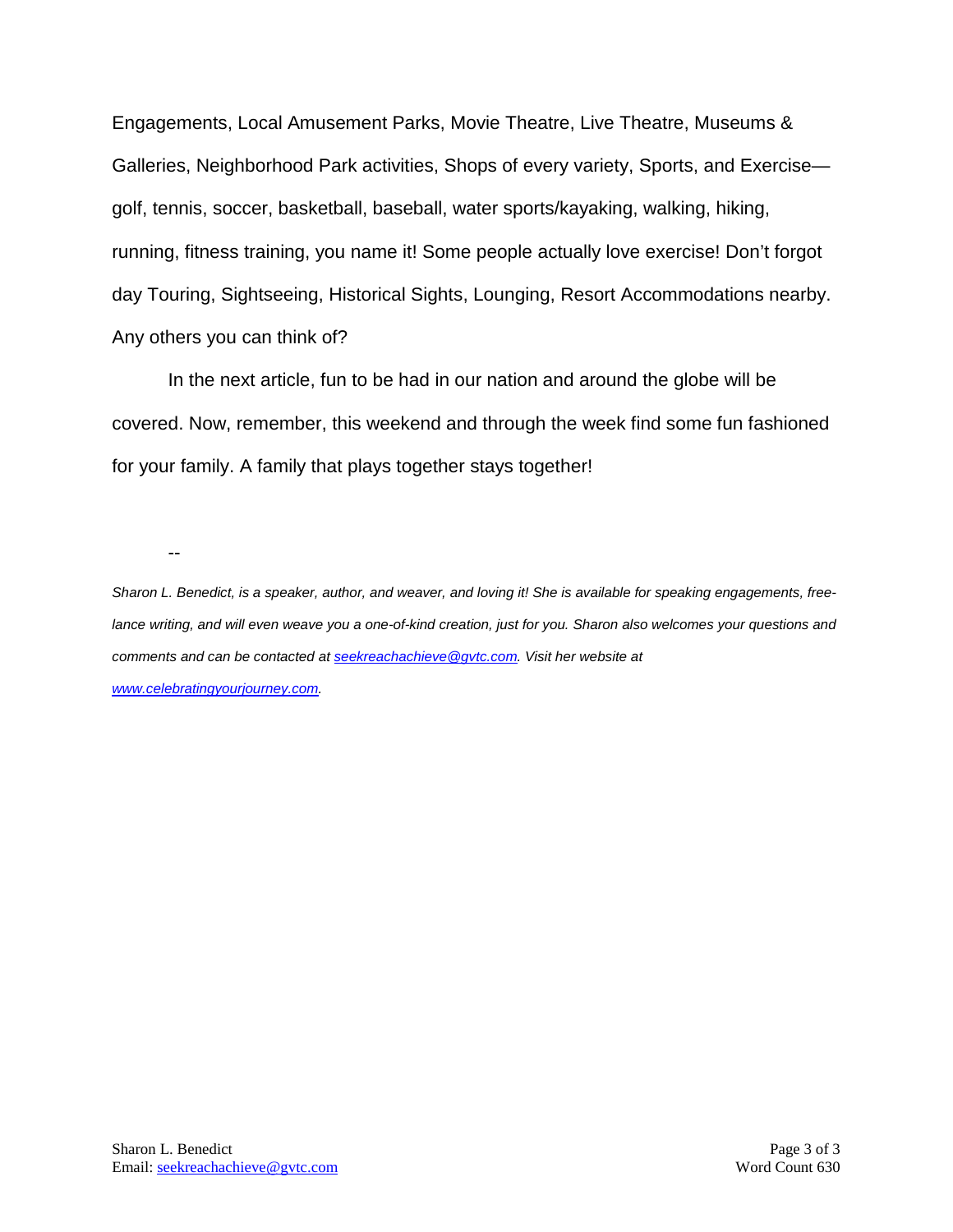*From the Heart...*



*Fun Fashioned for Family, part 2*

(published in Boerne Star, Friday, Oct 23, 2015)

In the previous article, we covered fun ways to play at home and around the neighborhood and local community. Let's now look at what interests you around your state, nation, and globe.

What are your favorite fun places to visit? Or maybe the first question should be, "What are your top interests?" For some, it may be history or outdoor adventures. There are just about every interest from A to Z. Although there will undoubtedly be areas of interest missed, let's move through the first part of the alphabet, A-M.

What would you add to the alphabet of "play" categories? We all know play can also have a purpose. Yet, don't end up losing the "fun" as you broaden play possibilities for you and your family. What are the first words that come to mind for each "play" letter? Here's is what I came up with so far.

- A = Adventure, Animals, Antiques, Archeology, Art, Automobiles
- B = Board games (i.e. chess), Books/Authors
- C = Collecting, Community Involvement, Cooking, Crafts
- D = Dancing, Doodling, Dude Ranch
- E = Entertainment, Exercise
- F = Flying, Food, Friends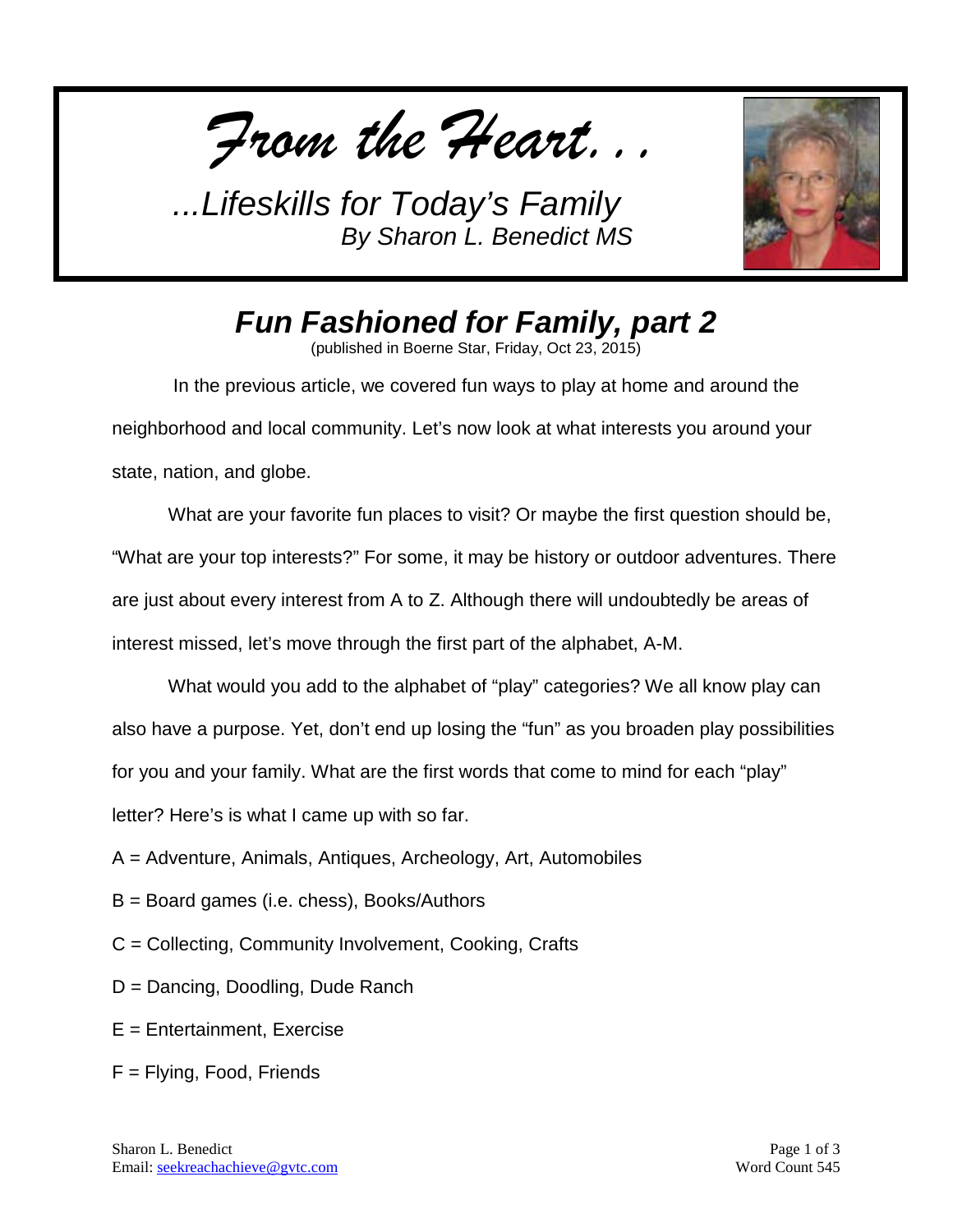- G = Games, Gardens, Genealogy, Giving
- H = History, Hobbies, Home Improvement, Horses, Hunting
- $I =$  Internet, Inspiration
- J = Juggle, Jamboree
- K = Karaoke, Knowledge
- L = Laughing, Learning, Lectures, Leisure, Listening, Literary
- M = Magic, Machinery, Ministry, Movies, Museums

For my husband and myself, Animals, Archeology, and Art have our attention. Whenever we get a chance we go to the San Antonio Zoo [\(http://www.sazoo-aq.org/\)](http://www.sazoo-aq.org/). When we go for a hike or walk, John always checks under a rock or two to see what fauna fancy is there. Then, with excited eyes lighting up, he gives me an historical and biological treatise on his found creature! And yes, he puts the rock back in place so the little one will still have a home to hide in.

When it comes to Archeology, John is actively involved in the Hill Country Archeological Association [\(www.hcarcheology.org\)](http://www.hcarcheology.org/) going on digs. He is also a steward for the Texas Historical Commission [\(http://www.thc.state.tx.us/preserve/projects-and](http://www.thc.state.tx.us/preserve/projects-and-programs/texas-archeological-stewards)[programs/texas-archeological-stewards\)](http://www.thc.state.tx.us/preserve/projects-and-programs/texas-archeological-stewards) helping to preserve the history and heritage of the Texas Hill Country by finding, recording, and monitoring archeological sites.

For us both, we love art in all its form and visit art galleries, museums, and exhibits around the Hill Country and beyond. We are also hands-on with art. John paints wonderful pieces as a hobby and I weave on various sized weaving looms, from Inkle/belt loom to an eight-harness floor loom. Whether I weave functional art such as a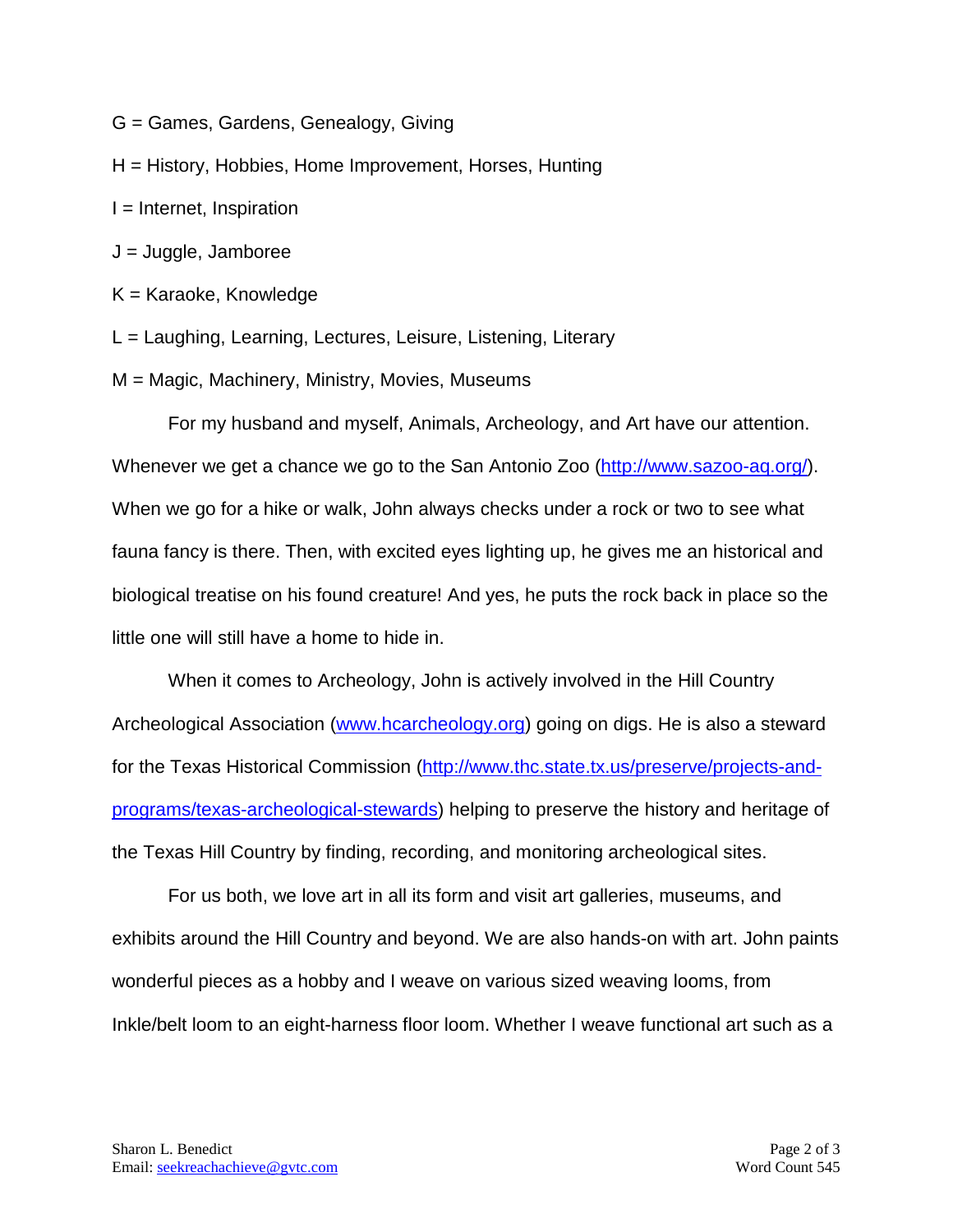poncho, purse, or wall hanging/sculpture, It's always an adventure in creativity. We always have a project or two in the works. So much fun!!

So, what "play" letter got your attention? What activity brings the fun, and where do you go to play? The next article will cover the remaining "play" alphabet N-Z. In the meantime, whether you are intent on having an Adventure or simply love going to a Museum, be sure to have fun whatever you do and wherever you go with friends and family. Sharing the fun makes the play even more memorable.

--

*Sharon L. Benedict, is a speaker, author, and weaver, and loving it! She is available for speaking engagements, freelance writing, and will even weave you a one-of-kind creation, just for you. Sharon also welcomes your questions and comments and can be contacted a[t seekreachachieve@gvtc.com.](mailto:seekreachachieve@gvtc.com) Visit her website at [www.celebratingyourjourney.com.](http://www.celebratingyourjourney.com/)*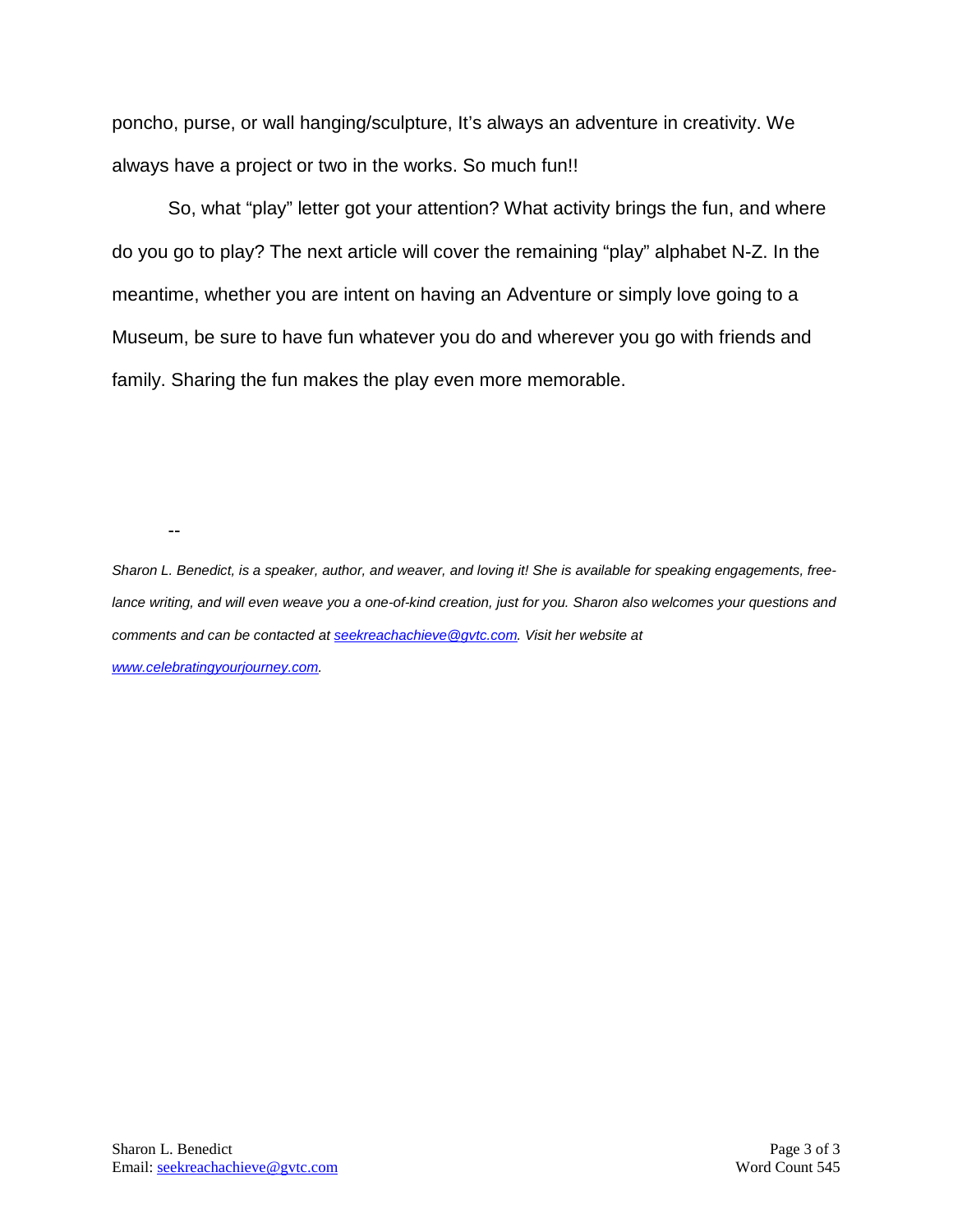*From the Heart...*



*Fun Fashioned for Family, part 3*

(published in Boerne Star, Friday, Oct 30, 2015)

In the previous article, we covered fun ways to play at home and around the neighborhood and local community. Let's now look at what interests you around your state, nation, and globe.

Remember the questions? Here they are again. What are your favorite fun places to visit? "What are your top interests?" From just about every interest from A to M, what got your greatest attention? For me it was Art, and for my husband, John, it was definitely Animals and Archeology all wrapped up together. He not only love to learn about "anything" but he seems to always have fun at it. So, no matter what part of the alphabet of "play" category caught your interest and give you a purpose, be sure to love having fun with it.

Now let's move on to the other part of the "play" alphabet N to Z. So, what "play" letter got your attention this time? Here are words that came to mind for me.

 $N =$  Nature, Nightlife, New Language

O = Observatory, Ocean, Olympics,

P = Parks & Trails, Pets, Performing, Photography, Plants

Q = Quest, Quilting, Quiz, Quotable

R = Reading, Restaurants, Road, Romantic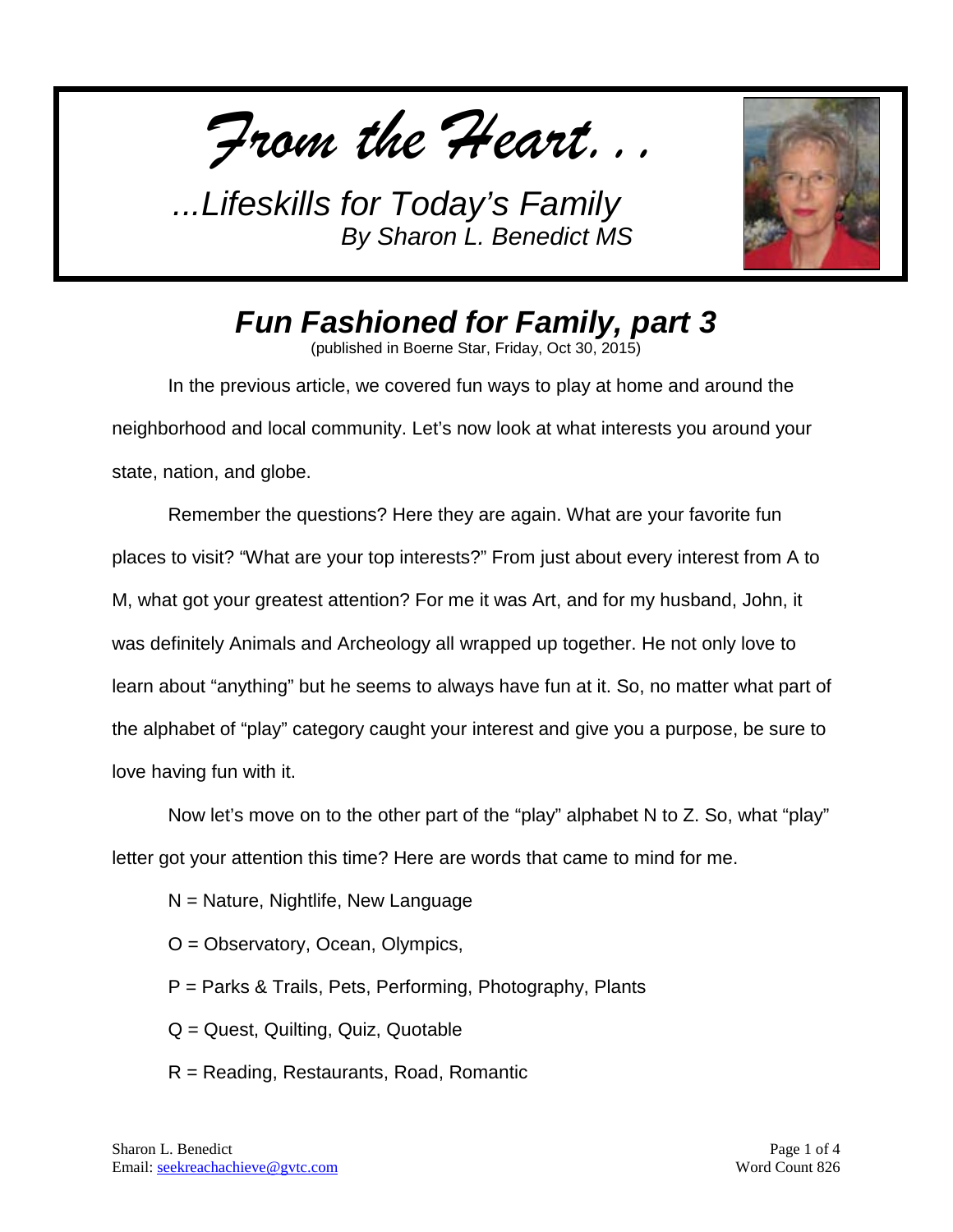S = Speaking, Sports/Athletics, Studying

 $T =$  Theatre, Touring, Traveling,

U = Umbrella, Unlimited, Universe, US,

V = Vacation, Vagabond, Volunteering

W = Walking, Weaving, Wildlife, Writing

 $X = X$ eriscape, X-ray

Y = Yacht, Yard, Yearning, Yummy

Z = Zebra, Zest, Zone, Zoo

Where do you go to play around the state, nation, and the globe? And what activity brings the fun? For me the letters S & W say it all. I love to Speak to groups and share my story and tips about life, love, and laughter. My other favorite is Weaving. And as you can tell, I love to Write!

Over the years I have written for a variety of regional newspapers. In addition, for about five years, I wrote for a national medical journal as a professional lifeskill/wellness coach, *Integrative Medicine, A Clinician's Journal* [\(www.imjournal.com\)](http://www.imjournal.com/). Two books have been published. The first was my story. *In Daddy's Eyes* is an autobiography of one woman's journey to wholeness through childhood abuse, family tragedies, and a cascading list of infirmities and medical mysteries, one life forever changed by an enduring faith in God and the healing miracle of forgiveness. The other book, *Celebrating Your Journey,* is an invaluable self-paced, hands-on journal for anyone who wants to bring synergy to their everyday routines, life dreams, and goals. Celebrating represents my life's work and resources helping others seek, reach, and achieve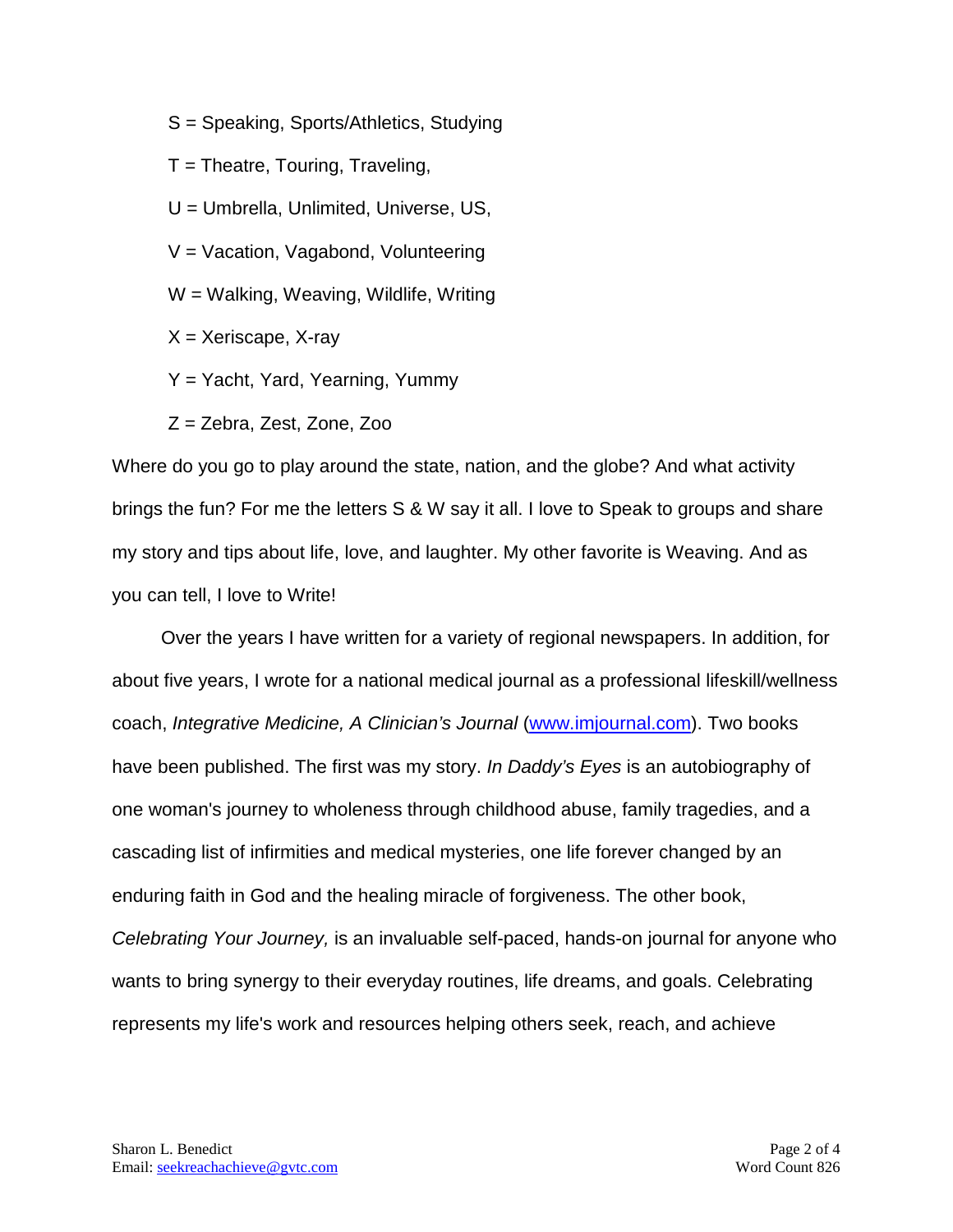fulfilling lives through 12 practical daily lifeskills. Both are available at most any online bookstore.

Right now I am working on a daily companion calendar for women going through the "Pause." Hopefully, there will be some laughing whimsy and wisdom offered throughout. I know, not the kind of topic you men may want to read or have a daily thought for the day! Yet, maybe your spouse just may ask you to give it a try to gain a glimpse into the journey so many of us women would like to skip! And you too may have your own "Pause." So, a little compassion may be in order here for you both?! After this "Pause" writing project, I think it may be time to continue working on my historical "novel" creation. I have my outline/timeline in place and about 25 pages written so far. Hope I can get it done before another decade goes by!

John also loves to write. Most of the time he is writing archeology reports for the Texas Historical Commission and other nonfiction. He does have one children's story almost done. With a little more time and opportunity, he will create some awesome tales, whether Sci-fi or children's stories. What an imagination he has!

We both still have a pile of story ideas, both fiction and nonfiction on our computers waiting to be awakened! We should both be busy for the next few decades. And I will leave it to you to guess our age by then! Before I forget and close out this month's lifeskill, *Recreation/Entertainment*, sightseeing and traveling are always a fun adventure. In our great state of Texas, we try to find time to check out local San Antonio/Hill Country - to be more specific, there is always Six Flags [\(https://www.sixflags.com/\)](https://www.sixflags.com/), Sea World [\(http://seaworldparks.com/\)](http://seaworldparks.com/), and Schlitterbahn Water Parks [\(http://www.schlitterbahn.com/\)](http://www.schlitterbahn.com/). Then add all kinds of more indoor/outdoor